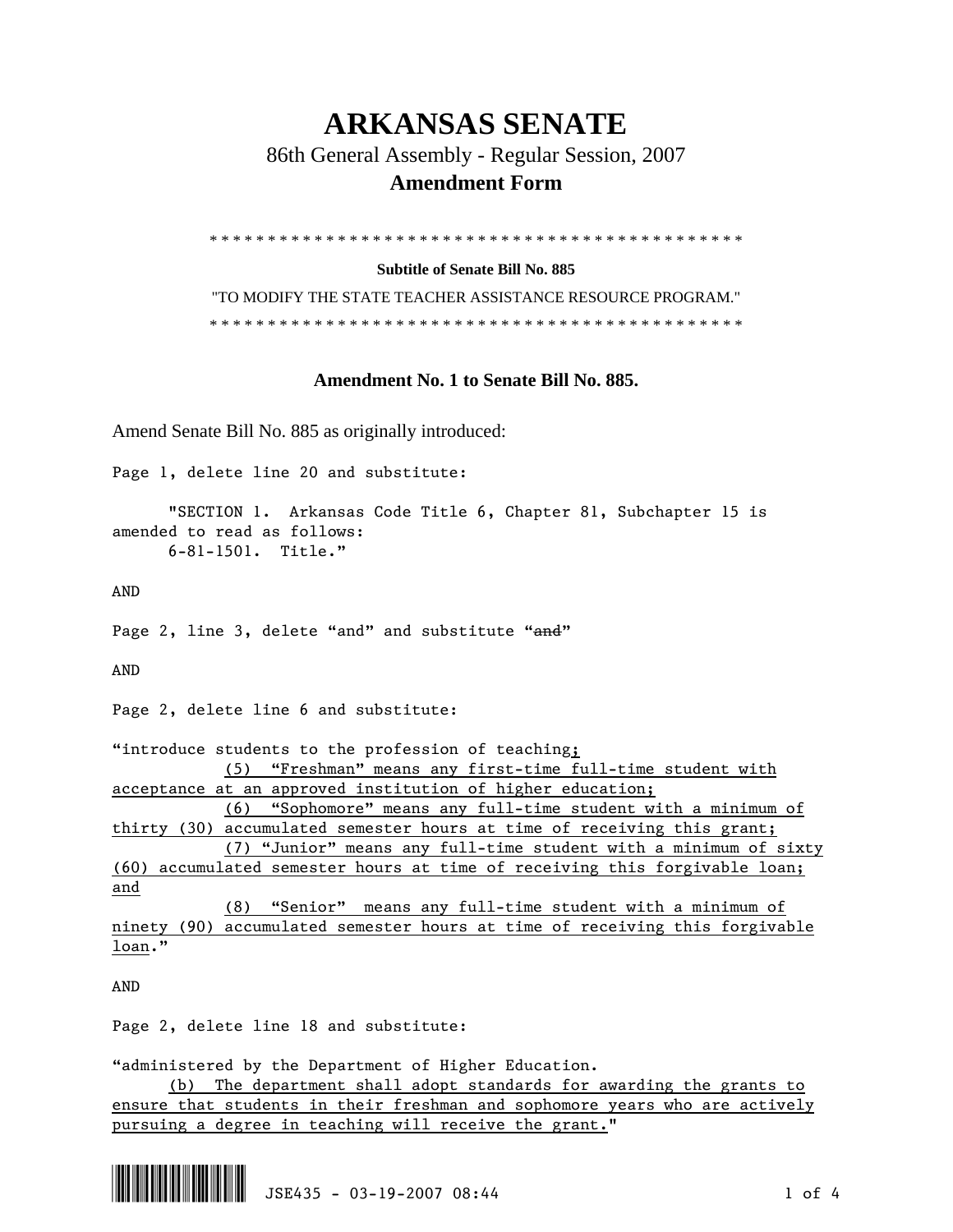AND

Page 2, line 19, delete "(b)" and substitute " $(b)$ "

AND

Page 2, line 20, delete "sophomore, junior, or" and substitute "sophomore, junior, or junior and"

AND

Page 2, line 24, delete "(c)" and substitute " $\left(\frac{e}{d}\right)'$ "

AND

Page 2, line 27, delete "(d)" and substitute " $\left(\frac{d}{e}\right)'$ "

AND

Page 2, line 32, delete "(e)" and substitute " $\left(\frac{e}{f}\right)'$ "

AND

Page 3, delete line 14 and substitute:

 "(a) A student entering his or her freshman or sophomore year and admitted to an approved institution of higher education as determined by the Department of Higher Education shall be eligible to receive a grant under the State Teacher Assistance Resource Program if:

 (1) The student earns a cumulative grade point average of 2.75 or above on a 4.0 scale at an approved high school or higher education institution;

 (2) The student agrees to pursue a degree within the teaching profession; and

 (3) The student meets any other continuing eligibility criteria established by the Department of Higher Education.

(b) A student entering his or her  $s$ ophomore, junior, or senior year and"

AND

Page 3, delete line 27 and substitute:

"provide:

 (A) A one-year grant in the amount of one thousand dollars (\$1,000) for a freshman who: (i) Is enrolled in an institution of higher education in the state; and (ii) Who commits to teach in a public school located in a geographical area of the state designated as having a critical shortage of teachers or in a subject matter area designated as having a critical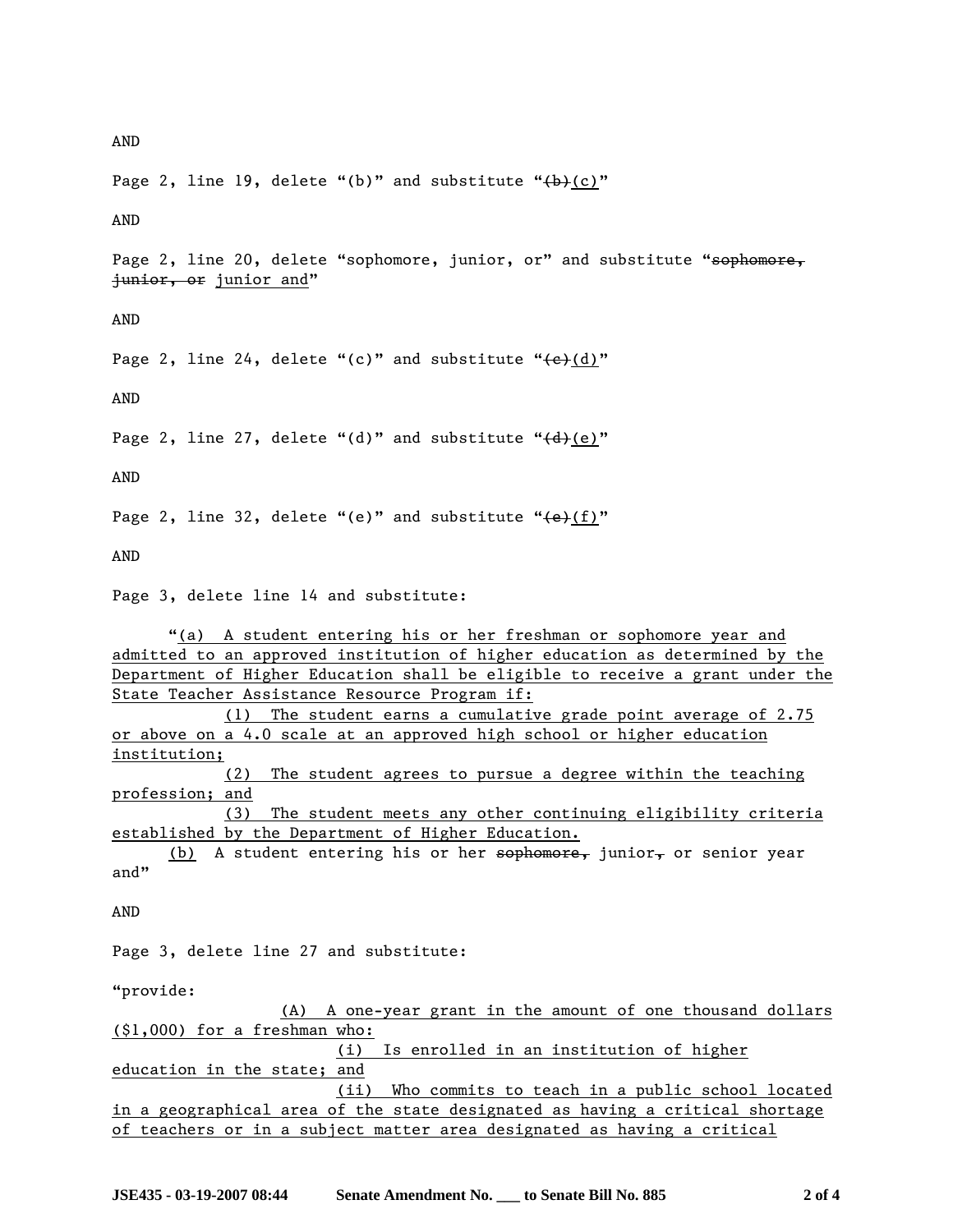shortage of teachers; (B) A one-year grant in the amount of one thousand five hundred dollars (\$1,500) for a sophomore who: (i) Is actively pursuing a degree in teaching at an institution of higher education in the state; and (ii) Who commits to teach in a public school located in a geographical area of the state designated as having a critical shortage of teachers or in a subject matter area designated as having a critical shortage of teachers;" AND Page 3, line 28, delete "(A)" and substitute " $(A)$ (C)" AND Page 3, line 35, delete "(B)" and substitute " $\frac{B}{D}$ " AND Page 4, line 7, delete "(C)" and substitute " $\left(\frac{E}{E}\right)$ " AND Page 4, line 11, delete "or" and substitute "or" AND Page 4, line 12, delete "(D)" and substitute " $(D)$ " AND Page 4, line 17, delete "teachers;" and substitute "teachers." AND Page 4, delete lines 18 through 33 entirely